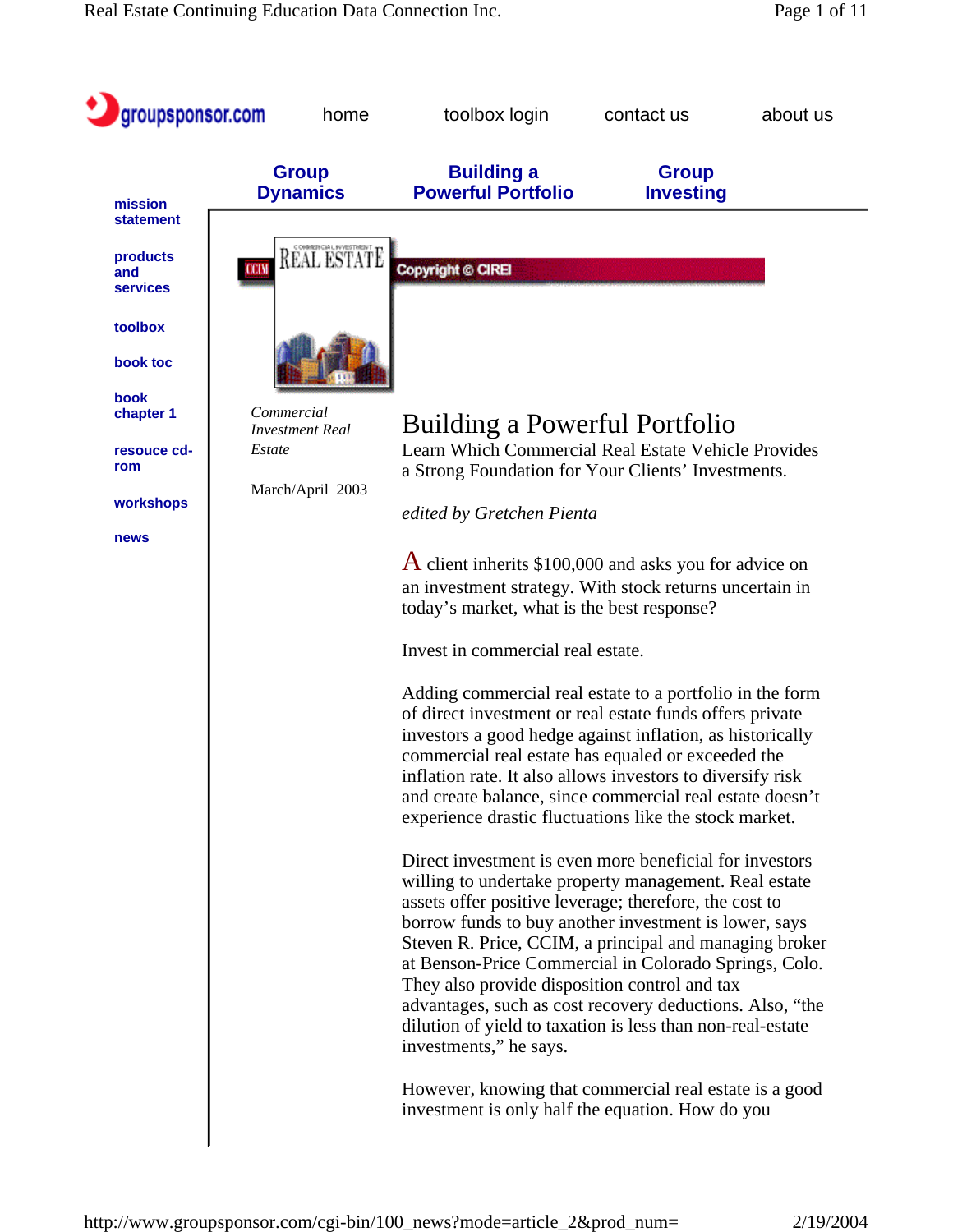determine which type of real estate investment is best for your client?

The first step is examining your client's current portfolio to determine his risk tolerance, says Robert L. Ward, CCIM, GRI, president of the Robert L. Ward Co. in Oviedo, Fla. Also, outline his investment objectives. Does your client need the income from a multitenant property or want the future growth potential of vacant land? Is he willing and experienced to take on property management?

"The thing about real estate is that you have the whole risk spectrum," Ward says. A more experienced investor may be comfortable purchasing a multitenant office property, but most first-time real estate investors fall into the low-risk category, such as a retail property net leased to a national credit tenant.

The amount of capital your client has to invest also is a determining factor. "Investors don't need huge amounts of capital anymore," Ward says. Syndications and real estate funds have opened their doors to investors with less than \$50,000. "I have seen a rise in syndications, typically two to five well-heeled investors backing local developers," says Andrew Merin, executive vice president of Cushman & Wakefield's Financial Services Group in East Rutherford, N.J. Public vehicles such as the Wells Real Estate Funds also are gaining popularity with investors in the \$15,000 to \$20,000 range, Merin says.

You also must determine how much of a client's portfolio should be allocated to real estate. "Real estate is a very integral and important part [of a portfolio] but not necessarily the first part," Price cautions. Real estate is a long-term investment in most cases and "investors need to be prepared by having other liquid assets," he says.

Once you've determined the real estate investment type and amount, you must persuade your client to take the plunge. "Investors used to steer clear of real estate," Ward says. "But now the public is educated and more familiar with what real estate can and can't do." Real estate investment trusts have allowed investors to "get the flavor" of real estate, he says. "It's not a specialty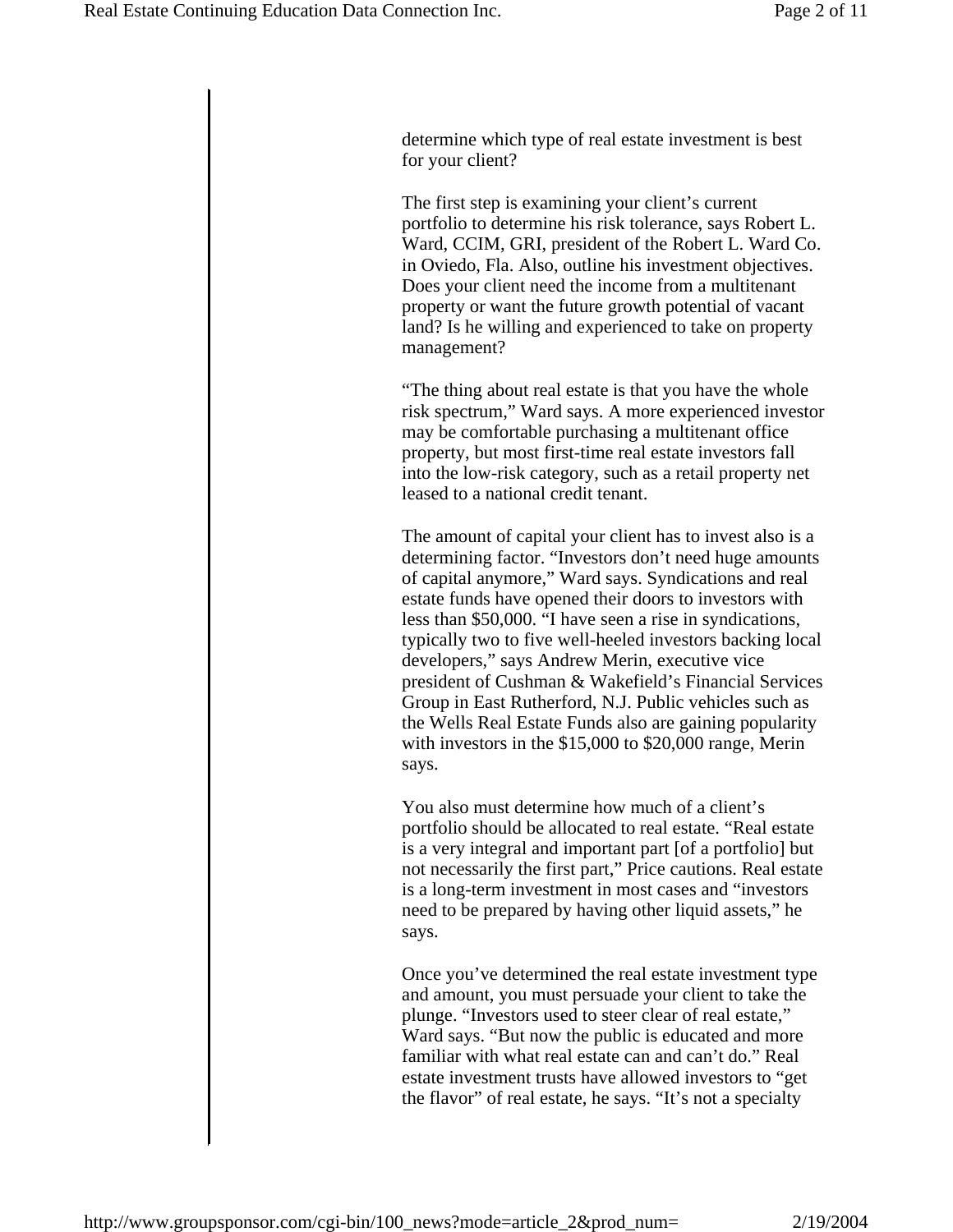investment any more."

The most effective way to convince your clients is to inform them of real estate's positive aspects and compare its returns to those of stocks. "With stocks you may not get your initial investment back, but the aftertax yields [of real estate] can be 40 percent higher than non-real-estate assets," Price says. Real estate also offers a safe haven for the "flight money from the stock market," Merin adds.

Understanding the pros and cons of the various real estate investment vehicles can help you make the best choices for your clients. In the following essays, industry experts discuss the benefits of investing in commercial real estate through direct property investment, syndication, and REITs.

#### **Direct Investment: Bargain Shopping in America**

If you were a stockbroker and discovered that Microsoft stock was selling for \$120 a share in San Francisco compared to only \$60 a share in Chicago, you probably would figure out a way to buy it in Chicago. As a commercial real estate investor today, you also must find ways to take advantage of the tremendous inefficiencies that exist across the country.

Unlike stock, no two real estate investments are exactly alike, so the challenges and opportunities are significant. For example, today you can sell your Northern California office building for \$210 per square foot at an 8.2 percent capitalization rate and buy one in Chicago for half that price psf with a 22 percent higher cap rate. When you consider the falling rents and job losses occurring in Northern California and the fact that it is the highest priced market in the country, it would be prudent to diversify into other regions with less downside risk.

Investors commonly object to this strategy of capitalizing on inefficiencies of the market because they want their investments to be closer to home so they can keep an eye on them. This makes sense for a small investor with only one or two investments; however, being able to monitor your investment is a small consolation when you are watching it decrease in value due to regional economic factors outside your control.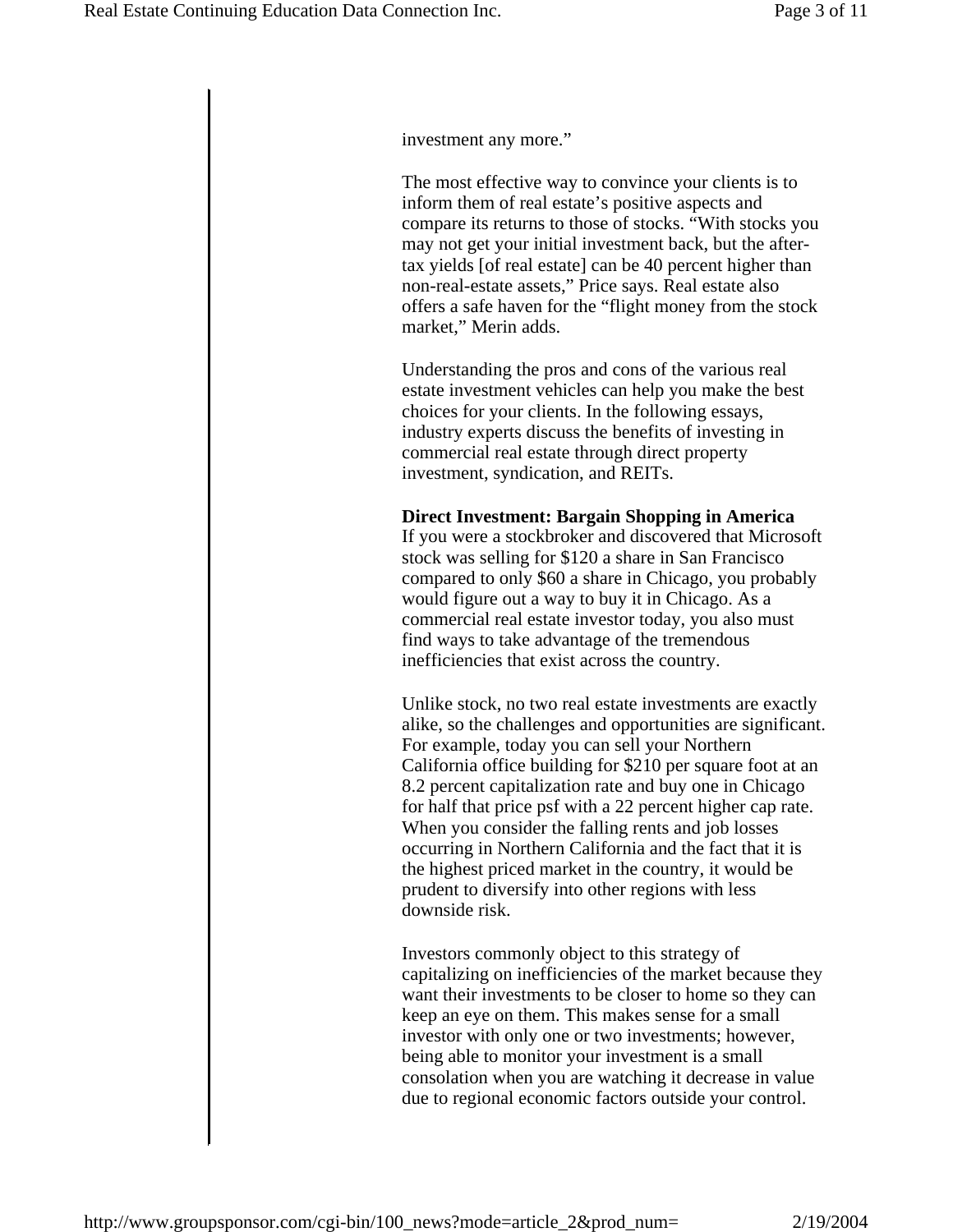Some of the reasons investors diversify their risk by investing in multiple regions and property types include the following:

- to insure against regional economic downturns and disasters such as earthquakes, floods, and hurricanes;
- to increase returns by investing in higher-yielding products or regions;
- to balance portfolios with low-risk/low-return property and higher-risk/ higher-return property; and
- to reduce or eliminate management intensity by investing in net-leased property anywhere in the United States.

For private investors, many factors should be considered, including age, risk tolerance, experience, and management interest and ability, as well as cash flow needs and expectations.

For example, an older investor may choose to exchange his management-intensive apartment building for a netleased retail center. Using actual median prices from 2002, he would sell his Seattle apartment building at a 7.5 percent cap rate and trade into a 9.13 percent cap rate Seattle shopping center for a 22 percent increase in an all-cash return. On a 70 percent leveraged basis, the cash flow is about 71 percent higher.

An investor who was willing to venture outside her city could take this same investment to Philadelphia and achieve a 10.1 percent cap rate for a whopping \$485,000 cash flow per year — more than double her Seattle apartment's return.

The challenge in advising clients to capitalize on these opportunities is not an economic one: It is an emotional one. There is a high level of fear when venturing into unknown territory, whether it is an unknown investment type in the same city or an unfamiliar region of the country.

Before introducing the concept to clients, learn about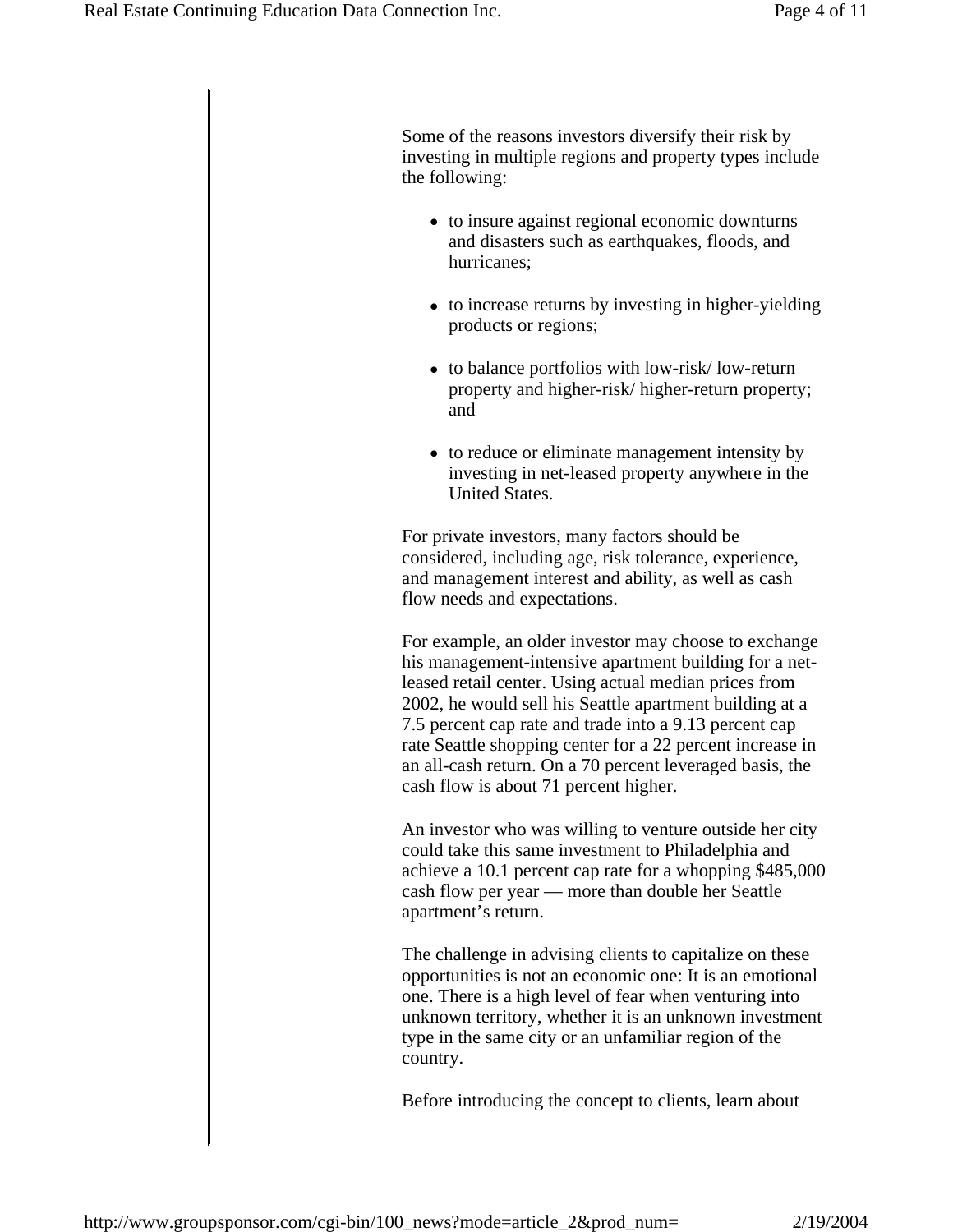where the client is from, where he has family living, and where he likes to vacation. He is likely to be familiar with these areas and have reason to visit them. (He even may be able to make part of his trips tax deductible by investing there.)

Do not expect most of your clients to overcome their fears of the unfamiliar no matter how significant the returns. However, the rewards for you and your clients who capitalize on the higher returns being offered in other products and regions are well worth the extra effort.

— *by Mark Van Ness, chief executive officer of Sperry Van Ness in Irvine, Calif. Contact him at (949) 250- 4100 or vannessm.com.*

#### **Syndication: Pooling Resources**

In general, syndication is simply the process of a group of investors pooling their resources to achieve a financial goal that cannot be accomplished by an individual investor acting alone.

A partial list of the benefits that an investor might get from being part of a real estate syndication is buying part of a property when he is not able to buy the property himself, being part of a larger real estate investment than he could purchase by himself, obtaining financing that he couldn't obtain on his own, investing in a property that is large enough to afford professional management, diversifying and investing in a number of properties rather than one property, and investing in a property in a different geographic location than he lives. Investors generally are sophisticated in their comprehension of real estate investing but are unwilling or unable to invest in a single piece of real estate by themselves.

Real estate syndications' popularity has been cyclical during the past 30 years. Financing is one of the primary factors affecting their popularity. When lenders require larger equity investments in real estate, investors pool their resources to come up with the down payments to finance their projects. As interest rates increase, the cost of financing places too large a burden on the property's cash flow and a larger down payment is required, forcing investors to combine their resources.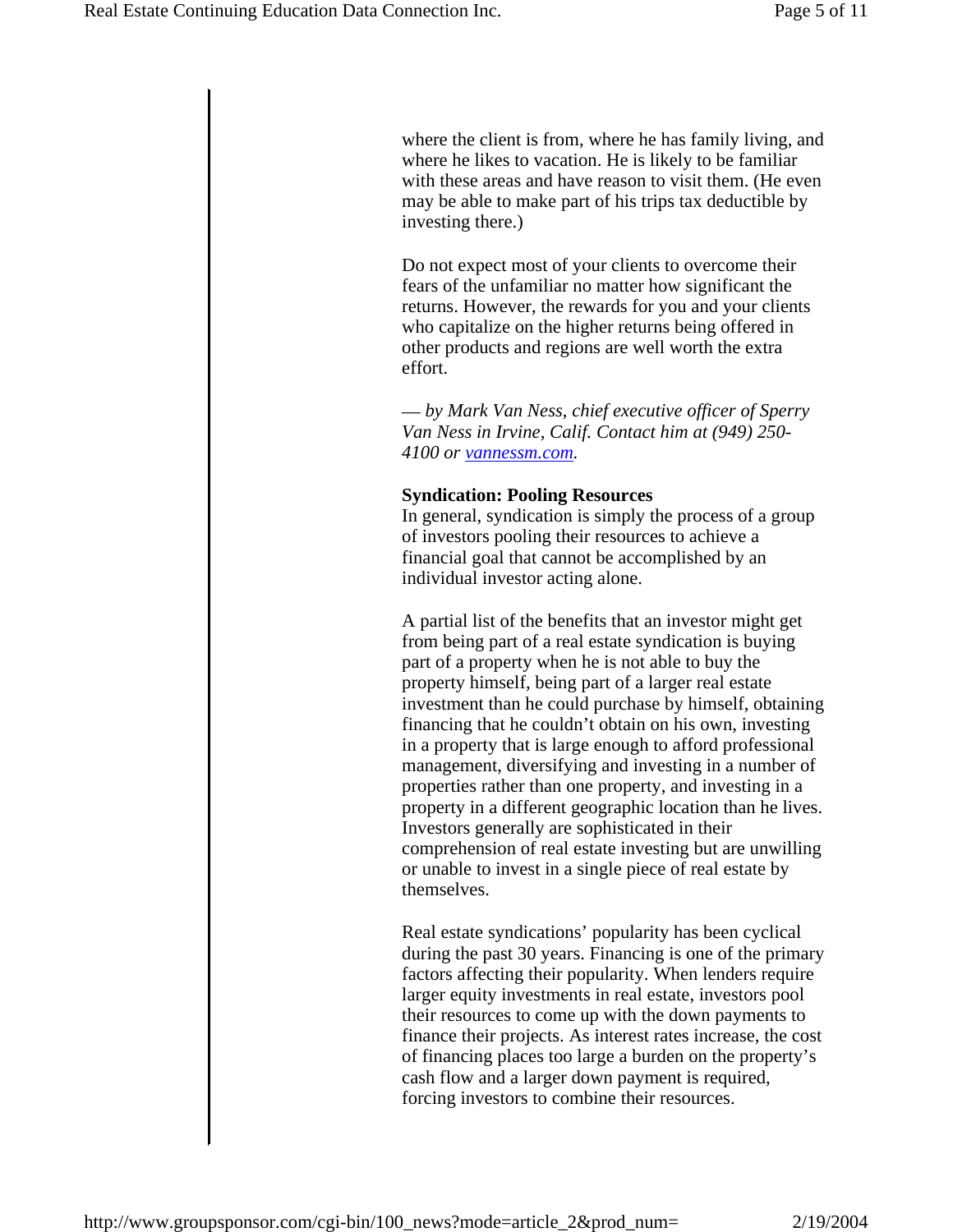The fluctuating capitalization rates found in various property types are another cycle affecting real estate syndications' popularity. As a property type's cap rates decrease, the prices of the properties in that category increase in relation to the net operating income. Thus, larger down payments are needed to generate the more profitable cash flows that investors desire from their real estate investment properties.

In the early 1980s, the tax code offered terrific advantages to real estate investors, and syndications were extremely popular. When the tax advantages were taken away from investment real estate, the syndication industry practically disappeared.

Today, syndication activity is increasing primarily due to the rising investment real estate costs resulting from decreases in all property types' cap rates. As investors pull their money from the stock market and turn to the perceived safety of investment real estate, the increasing amount of dollars chasing the limited inventory of available properties allows sellers to raise their prices. When negative leverage is present, a rule of thumb is to decrease the amount of financing required by increasing the down payment. The need for real estate investors to pool resources to fund larger equity positions is resulting in an increase in the amount of real estate being purchased through syndications.

The returns investors are looking for in real estate syndications are similar to the returns that an individual investor looks for when he owns a property by himself. An acceptable range of before-tax yields in a nondevelopment real estate investment is 10 percent to 14 percent. First-year cash-on-cash returns may be as low as 4 percent to 5 percent. Investors should know that a syndication property not only should provide adequate returns, but also must have sufficient cash flow to pay for the additional layer of management.

Consultants should consider syndications for their investors who have small amounts of money to invest in real estate but cannot own a property by themselves. Investors with large amounts of money should invest in private syndications to diversify their real estate holdings and take advantage of the professional management available through these real estate investments.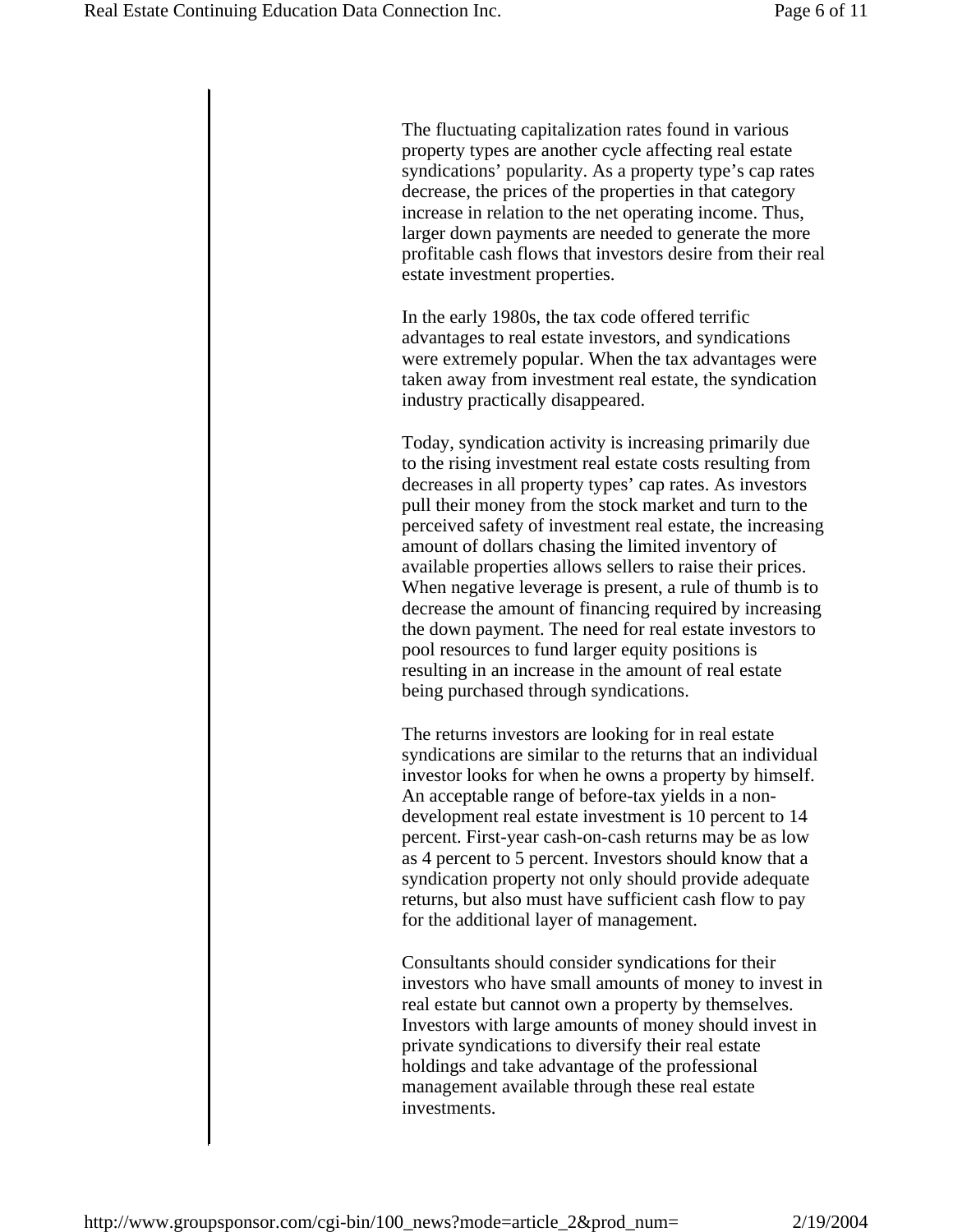— *by Eugene A. Trowbridge, CCIM, JD, president of Trowbridge and Associates in Lake Forest, Calif. Contact him at (949) 855-8399 or Gene\_Trowbridge@groupsponsor.com.*

### **REITs: Less Risk, Stable Growth**

The growth of REITs during the past decade has been impressive. With a market value less than \$20 billion in 1992, the market capitalization of REITs today is approximately \$140 billion. In fact, REITs have infiltrated the private commercial real estate market and have emerged as major players in the real estate industry. As a result of this growth, REITs represent an increasing percentage of institutional investors' portfolios. Thus, it is important to measure the incremental benefits of REITs in the context of a mixedasset portfolio.

Over the long term, REIT stocks should perform much like their underlying real estate, with changes in price closely related to changes in the value of real estate owned. In the short run, the performance of the underlying real estate may be obscured by the stock market effects of daily investor buying and selling. Additionally, there are times when REIT stock valuations incorporate a discount or premium to the underlying real estate value to reflect investor sentiment about the future.

During the past 20 years, the diversification benefits of REITs have become evident in the context of mixedasset portfolios. The table Annual Risk-Adjusted Return Summary Statistics summarizes risk-adjusted returns on REITs in comparison to large-cap stocks, small-cap stocks, and corporate bonds. Over a 20-year time horizon, REITs compared favorably to all other asset classes studied.

A review of the table shows the following.

• REITs have the highest risk-adjusted returns of all major asset classes as measured by the Sharpe Ratio, a risk-adjusted performance measure equal to the risk premium earned on the portfolio divided by its standard deviation.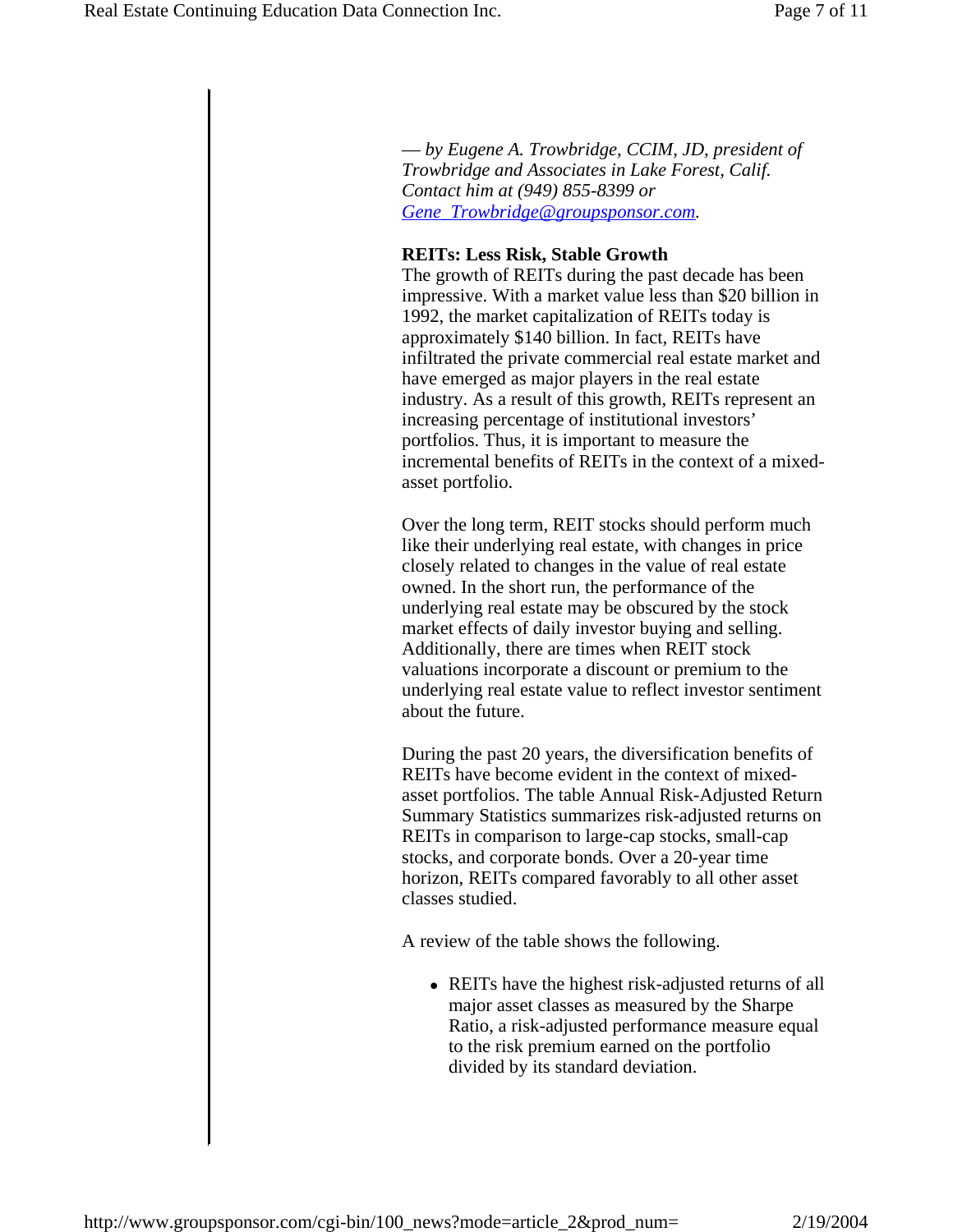- REITs are less risky than both small-cap and large-cap stocks. Despite having slightly lower average returns than small-cap stocks over this time horizon, REITs significantly outperformed small-cap stocks on a risk-adjusted basis.
- REITs are superior return generators compared to corporate bonds. Although REITs have higher volatility than corporate bonds, the differential in total returns is significant enough to yield a nominally higher risk-adjusted return.

The correlation of REITs to corporate bonds, large-cap stocks, and small-cap stocks is low, as illustrated in the table Correlation of Returns."

The table Optimal Portfolio Allocations illustrates the role of REITs in a mixed-asset portfolio, taking historical annual returns, volatilities, and correlations of all the assets into account. REITs offer portfolio diversification at all levels of risk and return. The allocation to REITs reaches a high of 35 percent but averages 23.8 percent across the risk-return spectrum.

In addition to offering investors diversification benefits, REITs also offer superior dividend yields. The current yield for the sector is 6.7 percent versus 1.7 percent for the Standard & Poor's 500 and 4.2 percent for 10-year Treasury bonds. Payout ratios of 72 percent illustrate the security of REIT dividends.

During the past 18 months, many of the blue-chip REITs in the hotel, apartment, and office sectors have underperformed and now appear significantly undervalued versus their private real estate values and, more broadly, the REITs in the property sectors that have been less affected by the economic downturn. Additionally, smaller, higher-yielding REITs have continued to outperform many of the larger, higherquality REITs with lower dividend payout ratios. While these performance trends appear unsustainable in the long term, they showed no signs of abating as of thirdquarter 2002, and they may continue in the short term if the economic recovery fails to gain traction or reverses.

Recovery will be felt unevenly across property types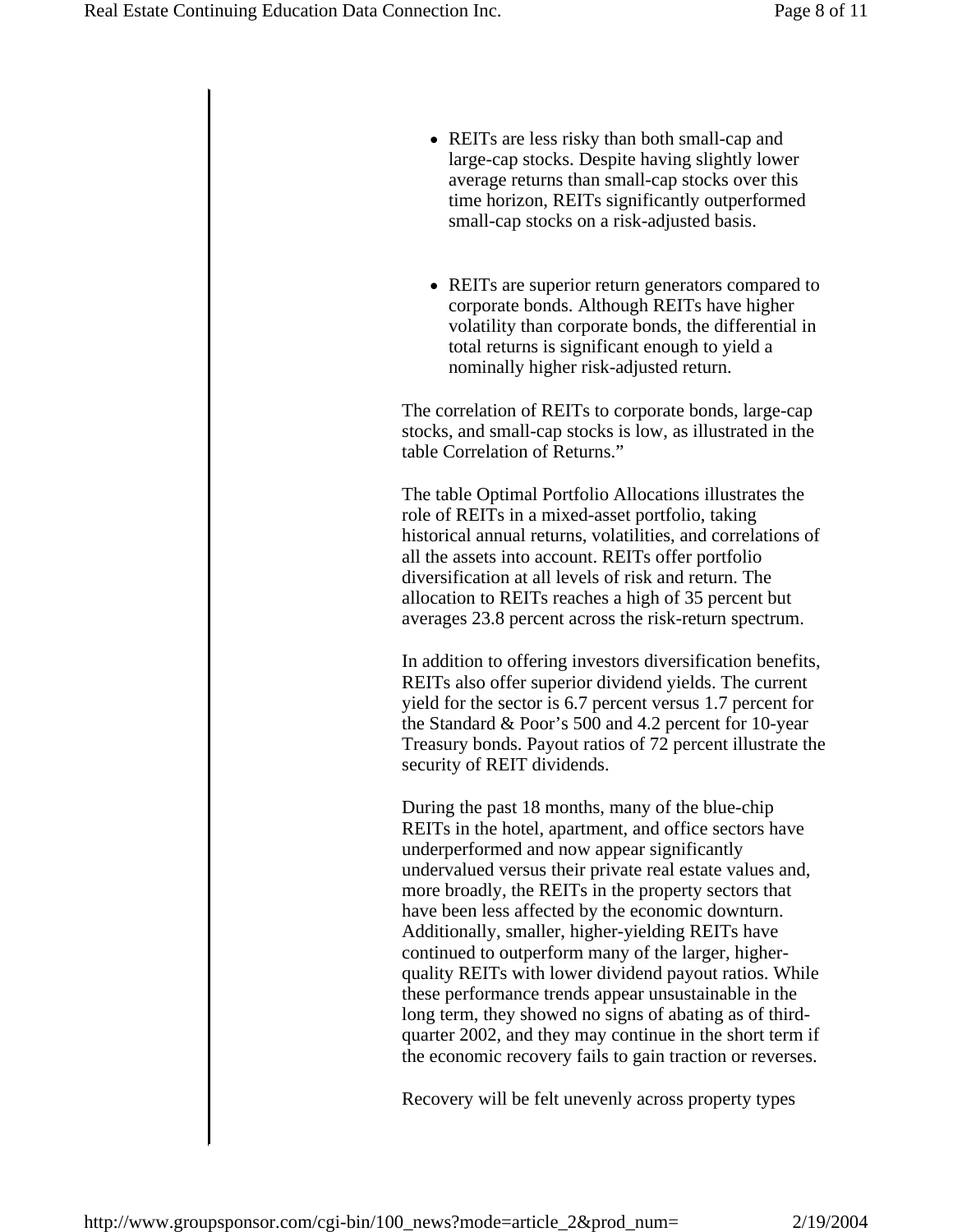and regions. Property types that have early cycle attributes (hotels, apartments, and manufactured homes) should benefit from an economic recovery more quickly given the short-term nature of their leases. In contrast, later cycle property sectors with longer leases, such as office, are not likely to benefit until the economic recovery matures in late 2003 or into 2004.

— *by Todd A. Canter, a senior vice president, and William K. Morrill Jr., chief executive officer and managing director of LaSalle Investment Management Securities in Baltimore. Contact them at (410) 347-0600 or mailto:todd.canter.comand william.morrill.com.*

|                | <i>Office</i>    | <i>Industrial</i> | Retail           | Multifamily  |
|----------------|------------------|-------------------|------------------|--------------|
| $\mathbf{1}$   | Atlanta          | Columbus,         | Austin,          | Philadelphia |
|                |                  | Ohio              | Texas            |              |
| $\mathfrak{D}$ | Tampa, Fla.      | Philadelphia      | Tucson.          | Cleveland    |
|                |                  |                   | Ariz.            |              |
| 3              | Cincinnati       | Houston           | Dallas           | Houston      |
| $\overline{4}$ | Dallas           | Atlanta           | Denver           | Atlanta      |
| 5              | Philadelphia     | <b>Baltimore</b>  | Houston          | Phoenix      |
| 6              | Orlando,         | Dallas            | <b>Baltimore</b> | Dallas       |
|                | Fla.             |                   |                  |              |
| 7              | Denver           | <b>Boston</b>     | Philadelphia     | Las Vegas    |
| 8              | Chicago          | New Jersey        | Miami            | Fresno.      |
|                |                  |                   |                  | Calif.       |
| 9              | <b>Baltimore</b> | Washington,       | West Palm        | New Jersey   |
|                |                  | D.C.              | Beach, Fla.      |              |
| 10             | Miami            | Miami             | Atlanta          | Miami        |

## Chart **Top 10 Buyers' Markets**

## Table **REIT Equity Total Return**

|                      | Dividend | 3Q02     | 2002     | 2001    |
|----------------------|----------|----------|----------|---------|
|                      | vield    |          |          |         |
| Apartments           | 7.7%     |          | $-5.0\%$ | 8.7%    |
|                      |          | 11.6%    |          |         |
| Diversified          | 7.2%     |          | 3.1%     | 12.5%   |
|                      |          | 10.0%    |          |         |
| Free-standing retail | 6.8%     | $-6.2\%$ | 19.3%    | 24.0%   |
| Health care          | 8.0%     | $-5.2\%$ | 12.5%    | 51.9%   |
| Hospitality          | 3.9%     |          | $-1.9%$  | $-8.6%$ |
|                      |          | 20.0%    |          |         |
| Industrial/office    | 7.1%     | $-9.7\%$ | 1.4%     | 7.1%    |
| Manufactured homes   | 6.9%     | $-9.5%$  | 1.4%     | 13.7%   |
| Regional malls       | 6.2%     | $-0.8\%$ | 24.0%    | 31.9%   |
|                      |          |          |          |         |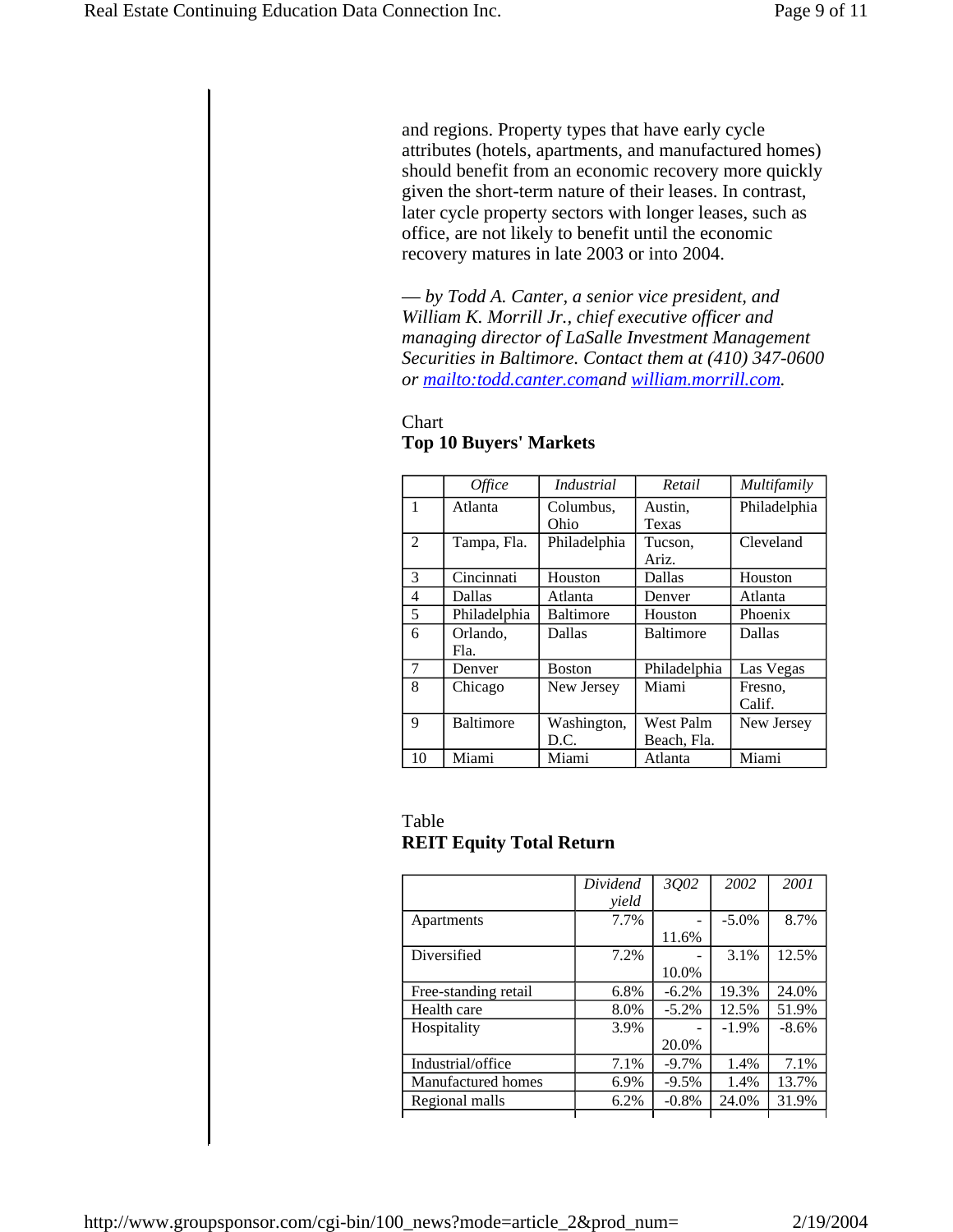| Self-storage     | 6.0% |                          | $-1.2%$  | 43.2% |
|------------------|------|--------------------------|----------|-------|
|                  |      | 11.5%                    |          |       |
| Shopping centers | 7.0% | $-2.1\%$                 | 13.4%    | 29.9% |
| Specialty        | 9.1% | $\overline{\phantom{0}}$ | $-8.4\%$ | 7.6%  |
|                  |      | 19.4%                    |          |       |
| Weighted average | 7.0% | $-9.1\%$                 | 3.4%     | 13.9% |

Source: National Association of Real Estate Investment Trusts

### Table **Annual Risk-Adjusted Return Summary Statistics, 1983-2002**

|                            | Geometric | <i>Standard</i> | <b>Sharpe</b> |
|----------------------------|-----------|-----------------|---------------|
|                            | mean      | deviation       | Ratio         |
| S&P 500                    | 14.9%     | 19.2%           | 0.47          |
| Small-cap stocks           | 14.3%     | 23.0%           | 0.36          |
| Corporate bonds            | 12.1%     | 12.6%           | 0.49          |
| <b>NAREIT Equity Index</b> | 13.8%     | 15.8%           | 0.50          |

Source: LaSalle Investment Management Securities

# Table **Optimal Portfolio Allocations, 1983-2002**

| Portfolio annual returns | 12.3% | 15.0% | 15.6% |  |
|--------------------------|-------|-------|-------|--|
| Portfolio annual risk    | 9.1%  | 11.8% | 13.8% |  |
| <b>Allocation levels</b> |       |       |       |  |
| <b>REITs</b>             | 15.0% | 35.1% | 10.4% |  |
| Small-cap stocks         | 3.6%  | $0\%$ | 0%    |  |
| S&P 500                  | 14.0% | 61.9% | 89.6% |  |
| Corporate bonds          | 67.4% | 3.0%  | 0%    |  |

Source: LaSalle Investment Management Securities

# Table **Correlation of Returns, 1983-2002**

|                               | <b>NAREIT</b><br><b>Equity</b><br>Index |
|-------------------------------|-----------------------------------------|
| S&P 500 stocks                | 0.44                                    |
| Russell 2002 small-cap stocks | 0.49                                    |
| Lehman Bros. capital bonds    | በ 21                                    |